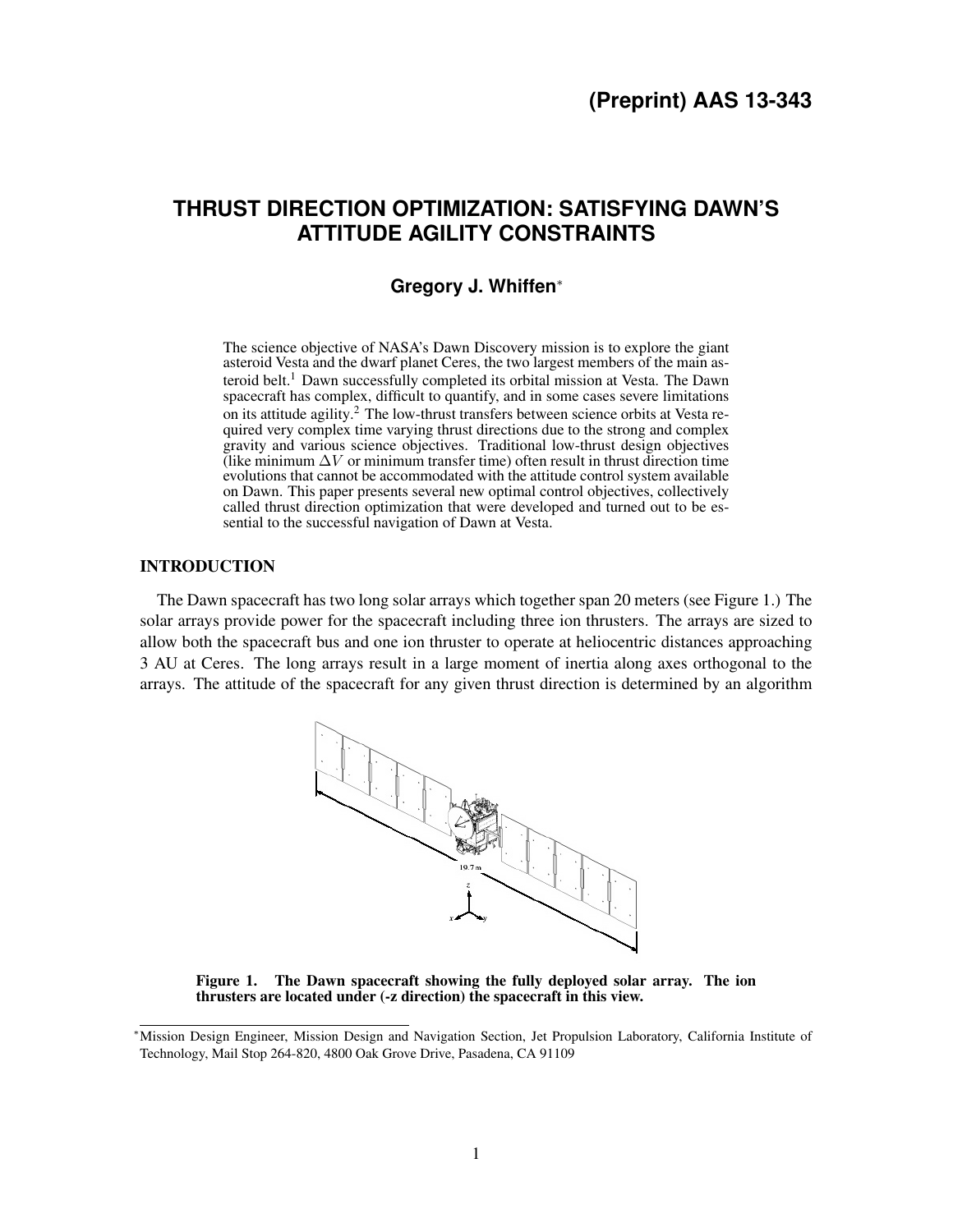called "power steering<sup>[2](#page-15-1)</sup>". The purpose of the power steering algorithm is to always maximize the solar array power output for spacecraft operations. Power steering requires the attitude to be chosen so that the solar array surface is exactly orthogonal to the Sun for any thrust or instrument pointing direction. This is accomplished by rotating the spacecraft around the chosen thrust or instrument direction. For example, when thrusting using the ion thruster pointing in the -Z axis direction, this amounts to a rotation about the Z axis. This rotation is complete when the Y axis (solar array axis) is orthogonal to the Sun line. The solar array surface can then be made orthogonal to the Sun line by rotating the arrays relative to the spacecraft about the y axis (see Figure [1](#page-0-0) for a definition of the axes).

The power steering algorithm has two poles in attitude space that can require arbitrarily large attitude angular accelerations and rates. For thrusting, the two poles correspond to thrusting in the Sun or anti-Sun direction. If a thrust profile requires thrusting to move near a pole then a rapid, nearly 180 degree flip is required by the solar array. This flip is a rotation around the chosen direction (thrust direction) and is orthogonal to the solar array (Y axis). Rotations around any axis orthogonal to the solar array is associated with the highest moment of inertia of the spacecraft.

Dawn's attitude is controlled during ion thrusting by thrust vectoring (this controls the two axes perpendicular to the thrust direction) and by reaction wheels or hydrazine thrusters (this controls the roll around the thrust direction). Thrust Vector Control or TVC is achieved by gimbals on the ion thrusters that have a maximum excursion of about 5 degrees. A steering torque is created by using the gimbals to thrust through points away from the center of mass. The gentle thrust provided by Dawn's ion thrusters (on the order of 50 [mN] for the 1000 [kg] spacecraft) and the small gimbal excursion  $(< 5$  degrees) provide little torque and hence limited attitude agility. The limited agility combined with the power steering algorithm results in the Dawn spacecraft not being able to keep up with many potential thrust profiles. The agility constraints become severely limiting when thrusting or pointing near the Sun and anti-Sun directions.

Often two separately flyable thrust profiles become un-flyable if the spacecraft cannot move through the intermediate attitudes required during the coasting between each maneuver. This commonly occurred when the first maneuver ends near the Sun or anti-Sun direction and the second maneuver starts in a thrust direction on the opposite side of the Sun or anti-Sun direction and there is little time between the maneuvers. When the spacecraft is not thrusting the attitude was controlled either with reaction wheels or hydrazine thrusters.

The actual agility limitations are difficult to predict<sup>[2](#page-15-1)</sup> in part because the momentum state of the spacecraft (reaction wheel rates) can not be exactly known or even approximately predicted until a momentum management plan is developed for the thrust profile in question. This is a chicken and egg problem. The agility constraints are therefor not analytic and cannot be directly incorporated into methods to design thrust profiles for orbital transfers. The feasibility of any given thrust profile is best predicted by a Monte Carlo analysis of possible momentum management plans and reaction wheel momentum states.<sup>[2](#page-15-1)</sup> Despite the fact the agility constraints are non-analytic, general rules can be used to modify the thrusting directions to reduce the agility requirements. Moving thrusting away from the Sun or anti-Sun direction and/or reducing the time variation of the thrust direction will both obviously improve the likelihood of meeting agility constraints. However, providing the same angular distance from the Sun or anti-Sun directions and thrust direction rates will in some cases work and in others it will not work. This is a result of the interplay of the history of reaction wheel momentum build up and spacecraft body momentum.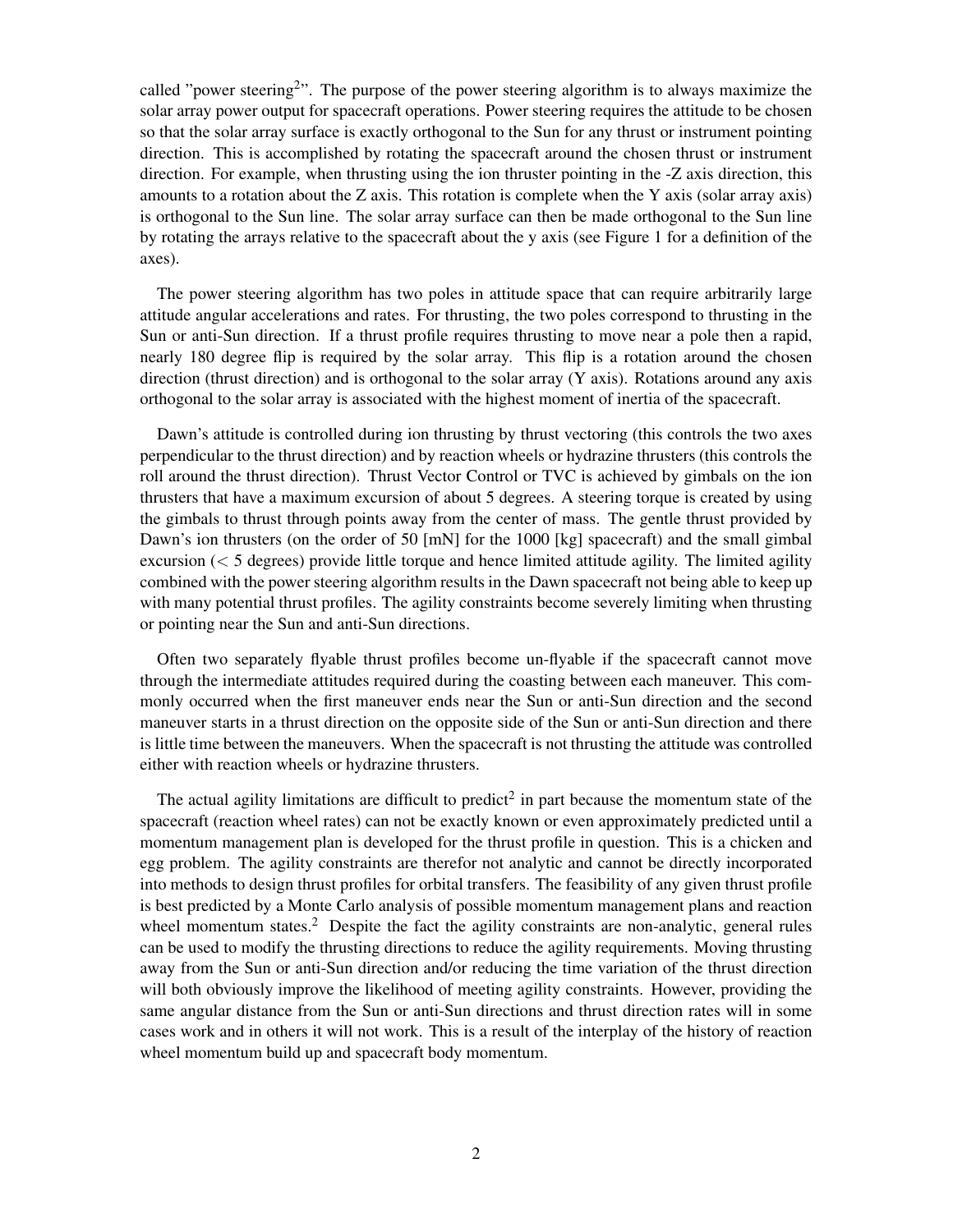Given the difficulty in quantifying the agility constraints, it is necessary to have the ability to shift the thrusting directions and change the thrust directions rates in various ways and test the resulting thrust profiles for feasibility using a Monte Carlo analysis. Of course, the purpose of the maneuver (state targeting) has to be preserved. If a minimum thrust-on time (or propellant optimal) maneuver is found to violate agility constraints, then any acceptable thrust profile will require thrusting in non-time-optimal or mass-optimal directions and therefore will require more thruster on time. The extra thruster on time is called "slack" in this investigation. A goal is to reduce the slack needed to satisfy spacecraft agility constraints.

A successful maneuver design must employ "slack" thrusting in a way that both achieves the required state target and meets agility constraints. One agility requirement is that both thrust directions and rates do not change discontinuously or too rapidly: this is the "slow-continuity" requirement. The slow-continuity requirement rules out maneuver design approaches that employ hard constraints on thrusting directions because hard constraints result in very rapid attitude accelerations when the constraint becomes active or inactive. Further, hard constraints often result in attitude discontinuities when thrusting "jumps" over the attitude directions that are excluded by the constraint. What is needed is design optimization objectives that achieve slow-continuity, avoid the attitude poles in a smooth way, and meet the maneuver state targets while using slack thrusting efficiently.

Time-optimal and propellant-optimal maneuvers frequently violate agility constraints because these objectives are blind to the attitude poles where constraints are most severe. They can also fail far from the attitude poles when the required attitude rates or accelerations are too high. Several new optimal control objectives, collectively called thrust direction optimization, were developed to overcome the shortcomings of time- and mass-optimal maneuvers. The new objectives are described in this paper and were employed extensively and successfully during Dawn's year long orbital operations at Vesta.

The software used to design all of the maneuvers for the Dawn spacecraft is a tool set called Mystic.<sup>[3](#page-15-2)</sup> The optimization algorithm used in Mystic is the Static Dynamic optimal Control or SDC algorithm.<sup>[4](#page-15-3)</sup> The SDC algorithm is based on Bellman's Principle of Optimality.<sup>[5](#page-15-4)</sup> Mystic was originally designed for low-thrust (typically electric propulsion) mission design but has been extended to provide a very high-fidelity maneuver design capability for mission operations.

## THRUST DIRECTION OPTIMIZATION

Mystic's main function is low-thrust trajectory optimization. The optimization variables include thrust as a function of time, launch or start date, flight time (or equivalently arrival date), and up to seven initial condition parameters, including the initial spacecraft mass. The formulation also allows for state variables or indirectly controlled variables. The general problem that Mystic's optimization algorithm solves is find the optimal control  $v^*$  and  $w^*$  such that the objective  $J(v, w)$  is minimized:

$$
J^* \equiv J(v^*, w^*) = min_{v(t),w} J(v, w).
$$
 (1)

The SDC algorithm recognizes two types of controls vectors. The first,  $w$ , is the so-called "static control" or list of decisions that are not time dependent. The second type of control,  $v(t)$ , is the "dynamic control" or list of controls that are functions of time. The definition of the objective is:

<span id="page-2-0"></span>
$$
J(v, w) = \int_{t_o = w_1}^{t_f = f(w)} F(x(t), v(t), w, t)dt + \sum_{i=1}^{M} H_i(x(t_i), v(t_i), w, t_i) + G(x(t_f), v(t_f), w, t_f),
$$
\n(2)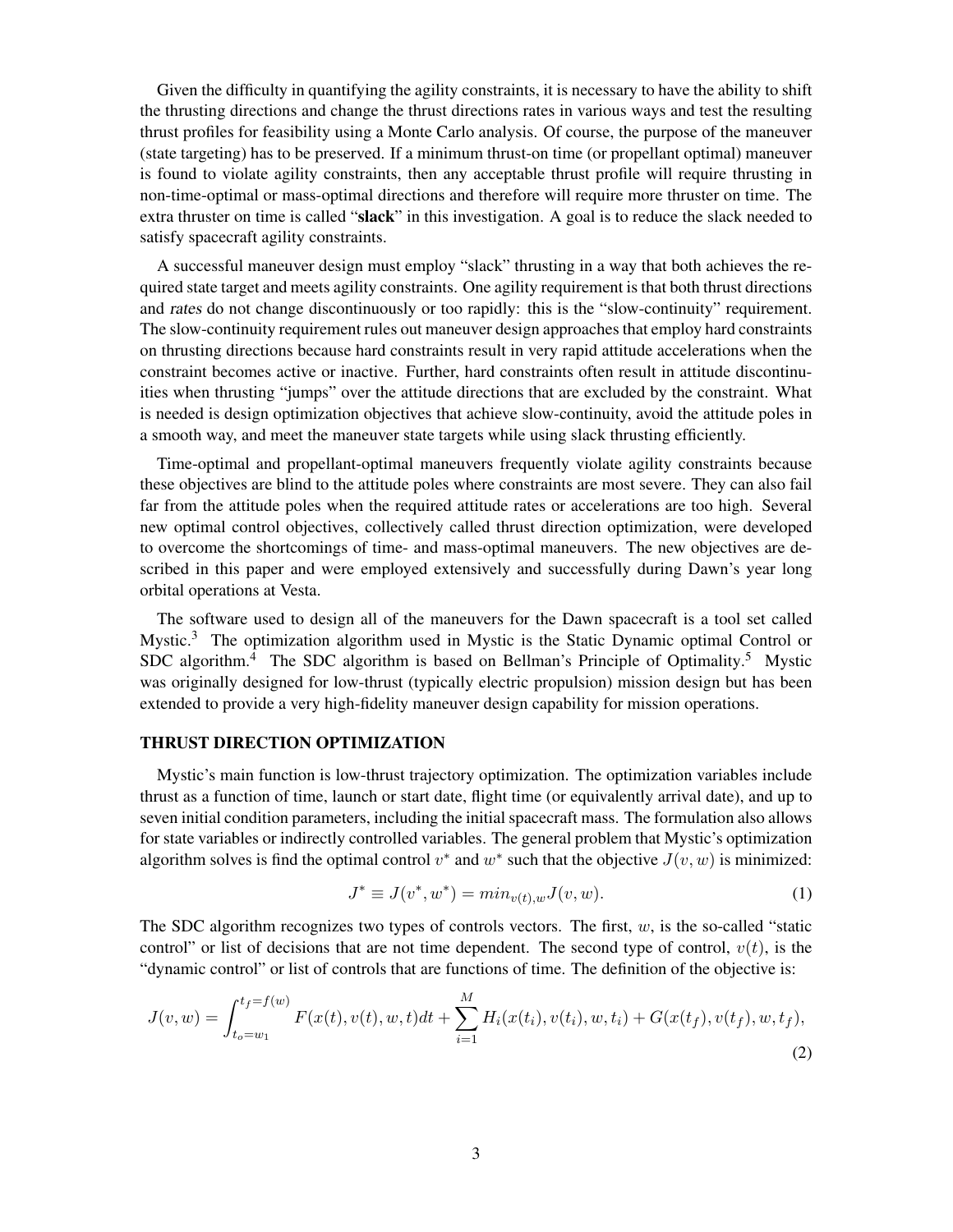where  $x(t)$  represents the system state variables subject to a state equation of the form

$$
\frac{dx(t)}{dt} = T(x(t), v(t), w, t),\tag{3}
$$

and an initial condition of the form

$$
x(t_0) = \Gamma(w). \tag{4}
$$

The trajectory start time,  $t_o$ , is the first component of the static control variable vector  $w$  and the trajectory end time  $t_f$  is a function f of the static control vector (typically a sum of a subset of the components of w). The functions  $F$ ,  $H$ , and  $G$  are user selectable, once continuously differentiable objective functions. The function  $T$  represents the trajectory equations of motion including propellant mass flow. The function  $\Gamma$  returns the initial system state as a function of the static control variables. In the current implementation for Dawn, the dynamic control vector  $v(t)$  is the three components of ion propulsion thrust as a function of time. The "static" control parameters  $w$  are defined to be the start time  $t_o$ , the initial spacecraft position, velocity, mass, and the time of flight for each trajectory phase. For most maneuver designs, the spacecraft initial state is fixed (not subject to optimization). The initial state used to design maneuvers is the current orbit determination and estimated spacecraft mass. Therefore the function  $\Gamma$  is a constant vector with no dependence on the static control w.

The equation used to describe the time evolution of the state  $T$  includes ion thruster mass flow, attitude control thruster mass flow, multi-body gravity, gravity harmonics, thrust, and solar radiation pressure. Both linear and non-linear constraints are also used on the variables  $x(t)$ ,  $v(t)$ , and w to account for thruster operational limitations, transfer targets, and power available constraints. For example, a commonly used six-state target has the form

$$
x(t_f) = \begin{cases} target \ x \ position \\ target \ y \ position \\ target \ z \ position \\ target \ x \ velocity \\ target \ y \ velocity \\ target \ z \ velocity \end{cases} \tag{5}
$$

The objective  $J$  in equation [\(2\)](#page-2-0) that was initially used to design transfer thrusting at Vesta was

<span id="page-3-0"></span>
$$
J = G(x(t_f), u_N, w, t_f) = \min [K - x_7(t_f)]^2.
$$
 (6)

The functions F and  $H_i$  in equation [\(2\)](#page-2-0) were set to 0. The scaler constant K was selected to be the spacecraft initial mass before any maneuvering. The objective specified by equation [\(6\)](#page-3-0) is to minimize the square of the difference between the spacecraft's start mass  $K = x_7(t_0)$  and its ending mass  $x_7(t_f)$ . The objective [\(6\)](#page-3-0) is equivalent to minimizing propellant consumption. The operational transfer maneuver designs at Vesta involved a fixed flight time for each designed maneuver, therefore the solutions can be described as "mass optimal" as opposed to being "time-optimal" or minimum time transfers.

It is important to note that the thrust vector variations required to achieve the necessary state targets were very complex. Simple spiral control laws, such as thrust parallel or anti-parallel to the Vesta relative velocity direction were not adequate. Figure [2](#page-4-0) illustrates a thrust vector profile that was optimized and executed during a portion of a transfer between the medium and low-altitude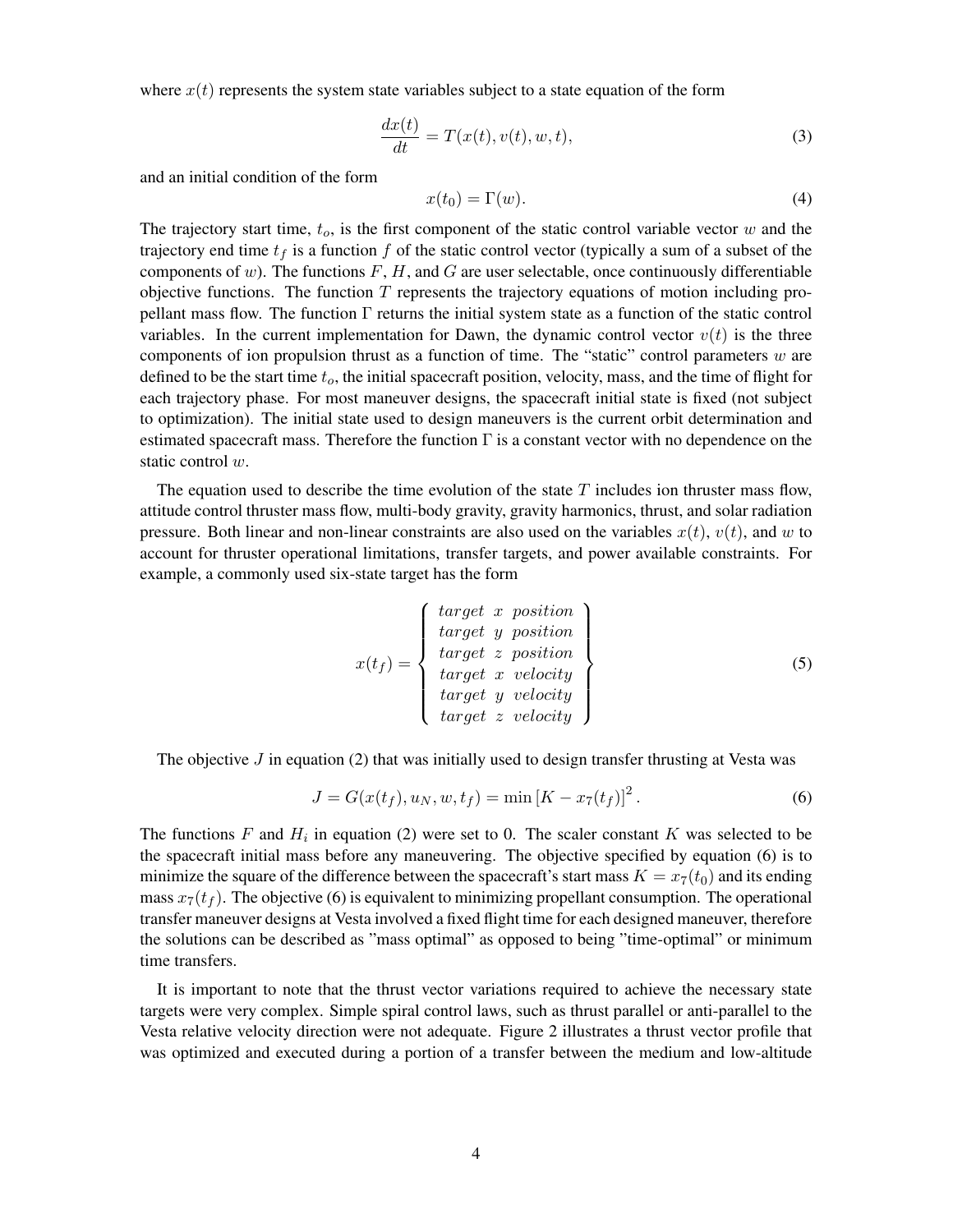

Figure 2. An example of the complex evolution of the thrust direction required for transfers around Vesta. Vesta resides at the center of the illustration. The spacecraft trajectory is indicated in blue and the thrust acceleration direction is indicated by yellow arrows. The view is inertial and is above the north pole of Vesta.

<span id="page-4-0"></span>science orbits at Vesta. The strong and highly non-spherical gravity of Vesta combined with precise science orbit state targets and trajectory safety constraints resulted in complex maneuvers, as is evident in Figure [2.](#page-4-0) Generally, the closer Dawn got to Vesta, the more complex and dynamic the thrust direction evolution became. The maneuver illustrated in Figure [2](#page-4-0) is an optimal control solution for the Optimal Control Problem or OCP outlined above.

Mass optimal solutions obtained by solving the OCP described above typically have smoothly varying thrust directions. Smooth variation is desirable and necessary for flight system feasibility. However, mass optimal solutions do not necessarily avoid the attitude poles and/or high attitude rates that the flight system cannot achieve. Direct constraints on thrust directions, for example, a cone angle exclusion constraint around the attitude poles result in attitude rate discontinuities and often high rates occur when the constraints are active.

An undesirable aspect of mass optimal solutions is that for many spiraling transfer problems, the thruster is cycled on and off one or more times per revolution. It is generally true that it is mass optimal to coast during times that correspond to very high attitude (thrust direction) rates which is good. However, this often moves the agility violation from the thrusting portion of the maneuver to the coasting portion of the maneuver. As a result, even when the spacecraft can keep up with the attitude requirements for the individual thrust arcs comprising a mass optimal solution, the spacecraft could not achieve attitude changes required during the optimal coasting periods between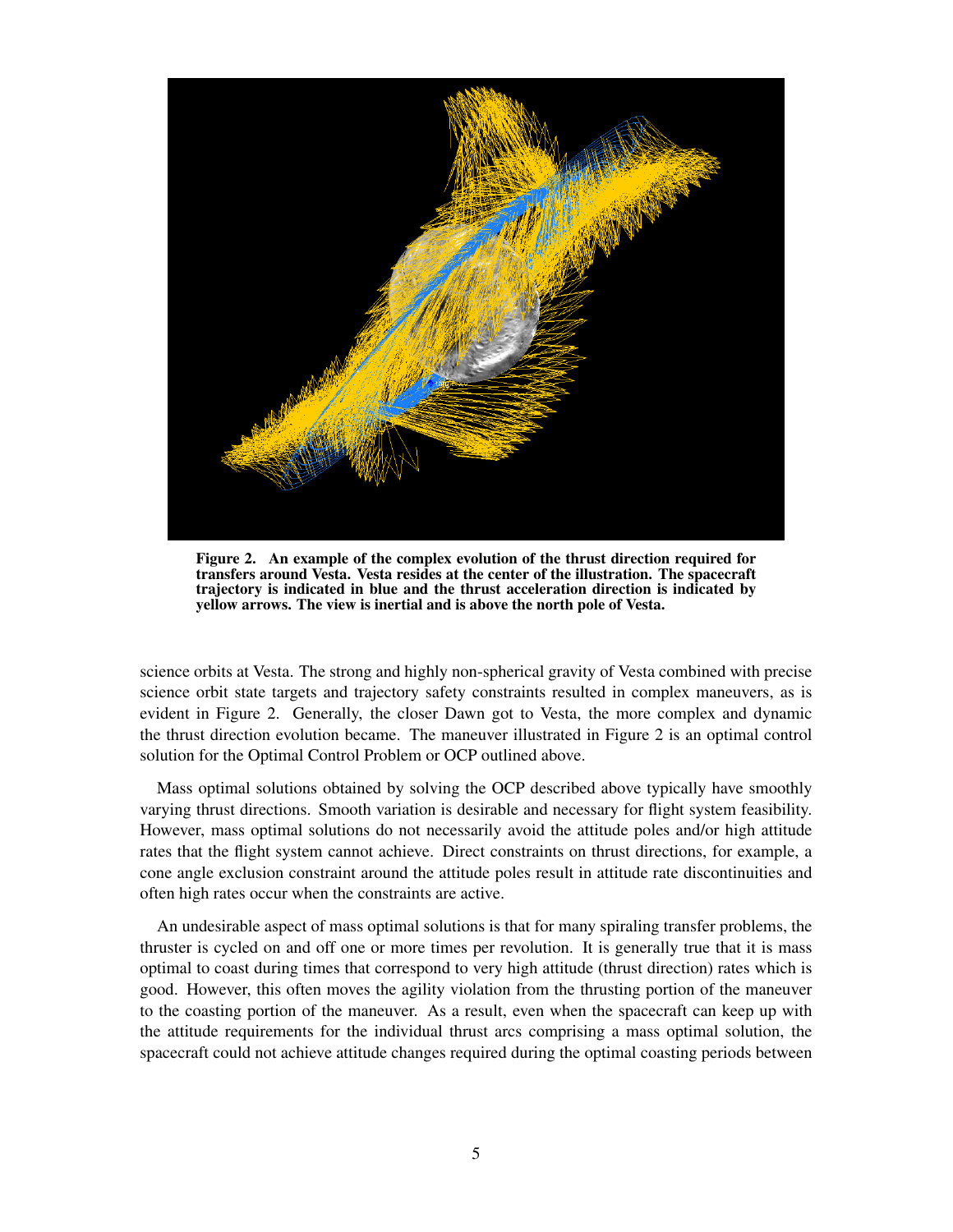active thrust arcs. Formulating constraints that account for attitude when not thrusting is not possible in a "three degree" of freedom formulation. The three degrees of freedom are the thrust vector components. When the thrust magnitude is zero (during optimal or forced coasting) the attitude is obviously not constrainable given a three degree of freedom OCP definition. More variables that explicitly define attitude need to be defined to constrain attitude during coasting. Formulations that track spacecraft attitude as state variables are called "six degree of freedom" formulations.

The development of a six degree of freedom formulation, including three attitude angles as part of the spacecraft state, can account for attitude even when not thrusting and provides a way to control attitude rates. However, the complexity of the formulation leads to the difficulty of constructing useful initial guesses. Specifically, the enormous increase in the resulting local minima from spacecraft revolutions overwhelms the advantage of the 6 degree of freedom approach for this application. As a result, a near feasible solution would need to be known before attempting to solve the optimal control problem. This was determined to be impractical given the maneuver complexity and the short design periods allowed during operations.

An approach that provided limited success in designing maneuvers at Vesta while using the mass optimal objective [\(6\)](#page-3-0) involved having the designer introduce forced coasting during periods when the mass optimal solution had either high rates or ventured close to an attitude pole. As long as the introduced coast was long enough, there would be enough time to move between arbitrary attitudes during the coast. Forcing coasting in places where it is optimal to thrust most often increases attitude rates during thrusting at other times. This may be acceptable if the higher rates occur further from an attitude pole. The approach was found to be too unreliable and time consuming to be applied in general.

As a result, a new formulation was sought that would provide the maneuver designer with the ability to satisfy attitude agility constraints while not requiring sophisticated initial guesses for the OCP. Not requiring sophisticated initial guesses is equivalent to having a formulation that does not result in a large number of superfluous local minima. Specifically, the new OCP formulation must be a three degree of freedom formulation in order to avoid the attitude revolution local minima of six-degree formulations. The new OCP formulation or objectives need to provide control over thrust direction (to avoid attitude poles), and attitude rates and accelerations in general. A further requirement is that the resulting solutions exhibit slow-continuity of thrust directions - a feature of well behaved mass optimal solutions. The new formulation that was developed to achieve these objectives is called "Direction Optimization."

### General Formulation of Direction Objectives

A thrust profile is said to be "Direction Optimal" if the thrust profile is closest to, or furthest from, a thrust direction target and the thrust profile meets all constraints and achieves the required state targets. The direction target can be either inertially fixed for the duration of the transfer or the direction can be a function of time. The direction objective can be applied to part or all of the transfer. Direction objectives can be used in combination with each other and with mass objectives to create a pareto optimal front. The general form of a direction "attractor" objective is

$$
min_{v,w} \int_{t \in \tau} \left[1 - \hat{v}(t) \cdot \hat{D}(x(t), v(t), w, t)\right]^2 dt, \tag{7}
$$

where  $\hat{v}(t)$  is a unit vector pointing in the same direction as the thrust acceleration and  $\hat{D}$  is unit vector function that provides the target thrust direction at time t. The set of times  $\tau$  need not be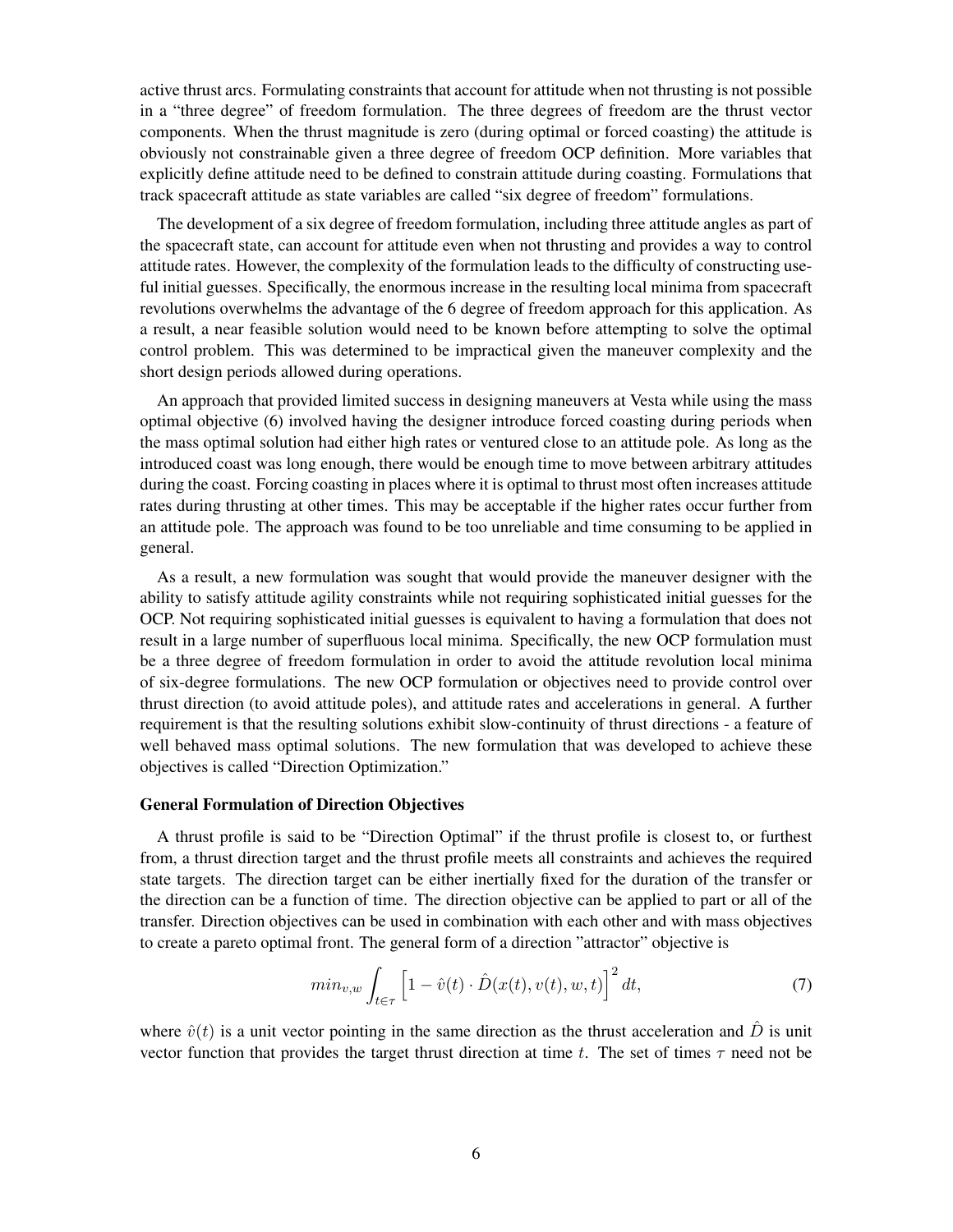continuous. The general form of a direction "pole repulsor" objective is

$$
min_{v,w} \int_{t \in \tau} \left[1 - (\hat{v}(t) \times \hat{S}(x(t), v(t), w, t)) \cdot (\hat{v}(t) \times \hat{S}(x(t), v(t), w, t))\right]^n dt,
$$
 (8)

where  $\hat{S}$  is unit vector function that provides a pole that is to be avoided in thrust direction space and n is a positive integer. Again, the set of times  $\tau$  need not be continuous. It is easy to construct many other general types of thrust direction objectives including a direction repulsor objective and a pole attractor objective.

### Numerically Tested Direction Objectives

Six different specific thrust direction objectives were developed and tested. Since, at the outset, it was not at all clear which objective or objectives would be most useful, several different objectives were simultaneously constructed and tested. Each specific objective that was built had a plausible hypothesis of success associated with it. The first objective uses a single inertial direction attractor target

<span id="page-6-2"></span>
$$
min_{v,w} \int_{t \in \tau} \left[1 - \hat{v}(t) \cdot \hat{D}\right]^2 dt,
$$
\n(9)

where  $\hat{D}$  is a fixed inertial direction. This objective is the simplest meaningful type of direction objective. It was hypothesized that thrusting could be drawn away from the Sun and anti-Sun direction attitude poles if the inertial direction target is chosen far from these directions. The second objective is a generalization of the first. The second objective uses a list of inertial directions (time dependence) as an attractor target

<span id="page-6-3"></span>
$$
min_{v,w} \int_{t \in \tau} \left[1 - \hat{v}(t) \cdot \hat{D}(t)\right]^2 dt,
$$
\n(10)

where  $\hat{D}(t)$  is an inertial direction that depends only on time - not state or any other variable.

The third thrust direction objective uses the spacecraft-central body (Vesta) relative velocity vector as an attractor target,

<span id="page-6-0"></span>
$$
min_{v,w} \int_{t \in \tau} \left[1 - \hat{v}(t) \cdot \hat{V}(x(t), t)\right]^2 dt,
$$
\n(11)

where  $\hat{V}$  is the spacecraft-central body relative velocity unit vector. The fourth objective is the same as the third objective [\(11\)](#page-6-0) except that the target direction is the anti-velocity direction

<span id="page-6-1"></span>
$$
min_{v,w} \int_{t \in \tau} \left[ 1 + \hat{v}(t) \cdot \hat{V}(x(t),t) \right]^2 dt.
$$
 (12)

The objectives [\(11\)](#page-6-0) and [\(12\)](#page-6-1) are useful during maneuvers that are spiraling out or in respectively. The bulk of the thrusting is expected to occur near the relative velocity or anti-velocity directions during spiraling in or out from a body. It was hypothesized that applying these objectives with sufficient slack would dampen troublesome, out of plane and radial thrusting. Specifically, these objectives should tend to keep the minimum angle between the thrust directions and the attitude poles (Sun and anti-Sun direction) close to the orbit  $\beta$  angle. The orbit  $\beta$  angle is the angle between the orbital plane and the Sun direction.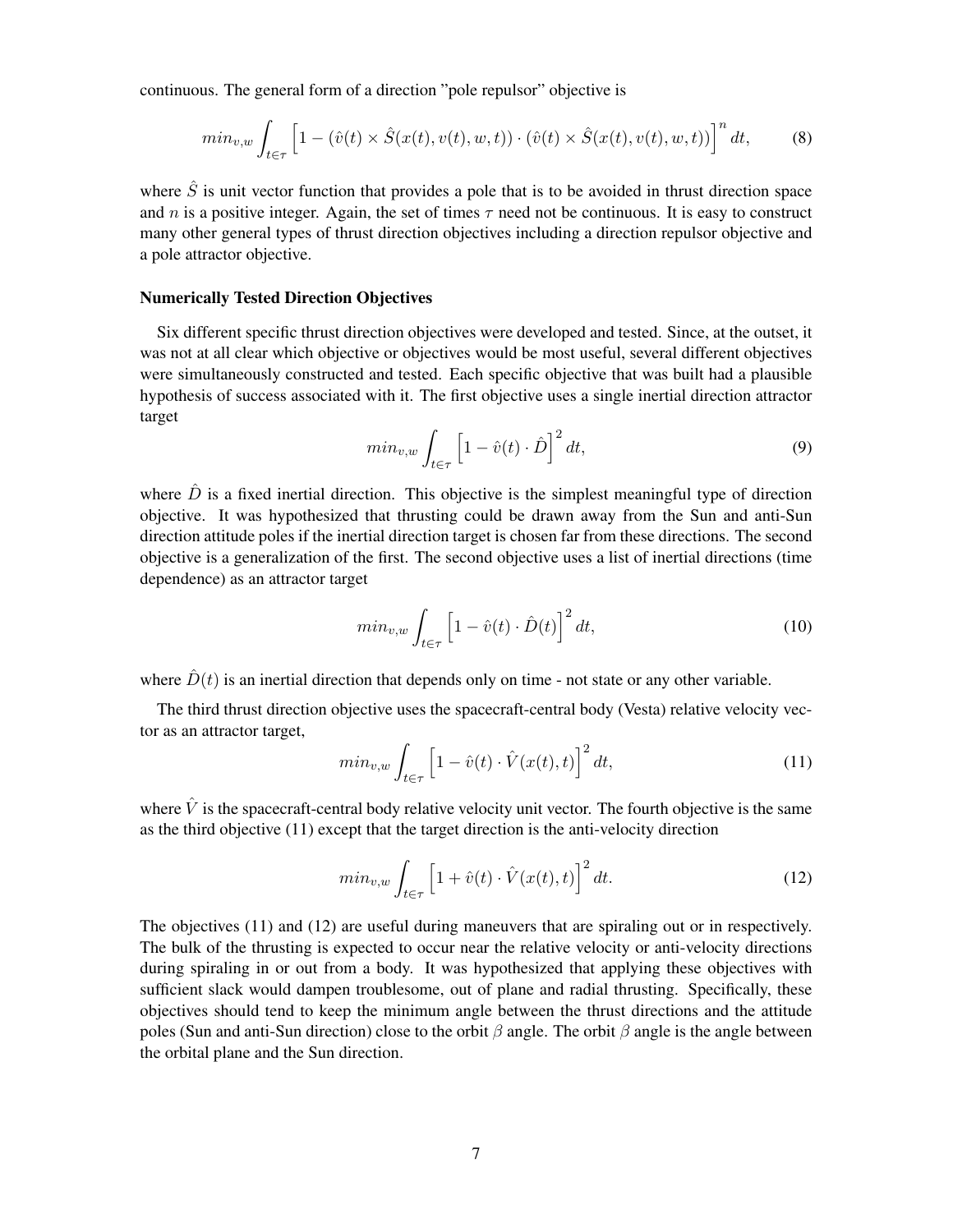The fifth thrust direction objective is a fixed inertial pole repulsor objective of the form

<span id="page-7-0"></span>
$$
min_{v,w} \int_{t \in \tau} \left[ 1 - (\hat{v}(t) \times \hat{S}) \cdot (\hat{v}(t) \times \hat{S}) \right]^n dt,
$$
\n(13)

where  $\hat{S}$  is fixed inertial direction unit vector defining the attitude pole to be avoided. It was hypothesized that this objective could be applied to avoid thrusting near the Sun and anti-Sun directions by defining the unit vector  $\hat{S}$  to be the Sun direction. Note that the Sun direction varied little during any single maneuver at Vesta so using a fixed inertial direction would suffice. The integer  $n$  in objective [\(13\)](#page-7-0) can be varied to make the objective influence strong over a small range of angles (when  $n$  is large) or weaker and longer ranged (when  $n$  is small.)

The sixth thrust direction objective is an attractor target specified as a fixed direction in a rotating frame called the Radial-Normal-Transverse or RTN frame. This objective turned out to be the most useful for Vesta operations. The RTN frame is defined based on the position and velocity of the spacecraft relative to the center of mass of the central body (Vesta). The radial axis is parallel to the central body - spacecraft direction. The transverse axis is the local horizontal direction of the spacecraft relative to the central body that is closest to the relative velocity of the spacecraft with respect to the body. Another way to define the transverse axis is the direction that is orthogonal to the radial direction that is closest to the spacecraft - central body relative velocity. The normal axis completes the right handed coordinate system. The RTN frame is non-inertial, rotating once every orbit. The rotation rate is not constant for elliptical orbits and orbits around non-spherical bodies like Vesta. A fixed direction in the RTN frame is therefore time varying in an inertial frame. The RTN attractor objective is

<span id="page-7-1"></span>
$$
min_{v,w} \int_{t \in \tau} \left[1 + \hat{v}(t) \cdot (a\hat{r} + b\hat{t} + c\hat{n})\right]^2 dt.
$$
 (14)

The radial, transverse, and normal unit vector directions are defined as

$$
\hat{r} = (X_{sc} - X_{body})/||X_{sc} - X_{body}||,
$$
  

$$
\hat{t} = (\hat{V} - (\hat{r} \cdot \hat{V})\hat{r})/||\hat{V} - (\hat{r} \cdot \hat{V})\hat{r}||,
$$

 $\hat{n} = \hat{r} \times \hat{t}$ .

and

where the body relative spacecraft velocity is defined as

$$
\hat{V} = (V_{sc} - V_{body})/||V_{sc} - V_{body}||.
$$

The variables  $X_{sc}$  and  $V_{sc}$  are the spacecraft position and velocity in an inertial frame and  $X_{body}$ and  $V_{body}$  are the central bodies position and velocity in the same inertial frame.

The constants,  $a, b$ , and c in equation [\(14\)](#page-7-1) are chosen to define the fixed direction objective in the RTN frame. Selection of a, b, and c are subject to the constraint  $||a\hat{r}+b\hat{t}+c\hat{n}||=1$  or equivalently  $a^2 + b^2 + c^2 = 1$ . Since there are only two degrees of freedom in specifying the direction, it is convenient to specify the objective direction as a right ascension angle and a declination angle in the RTN frame. The direction  $a\hat{r} + b\hat{t} + c\hat{n}$  clearly has fairly complex dependence on both the spacecraft state and time. This made the derivation of the analytic first and second derivatives of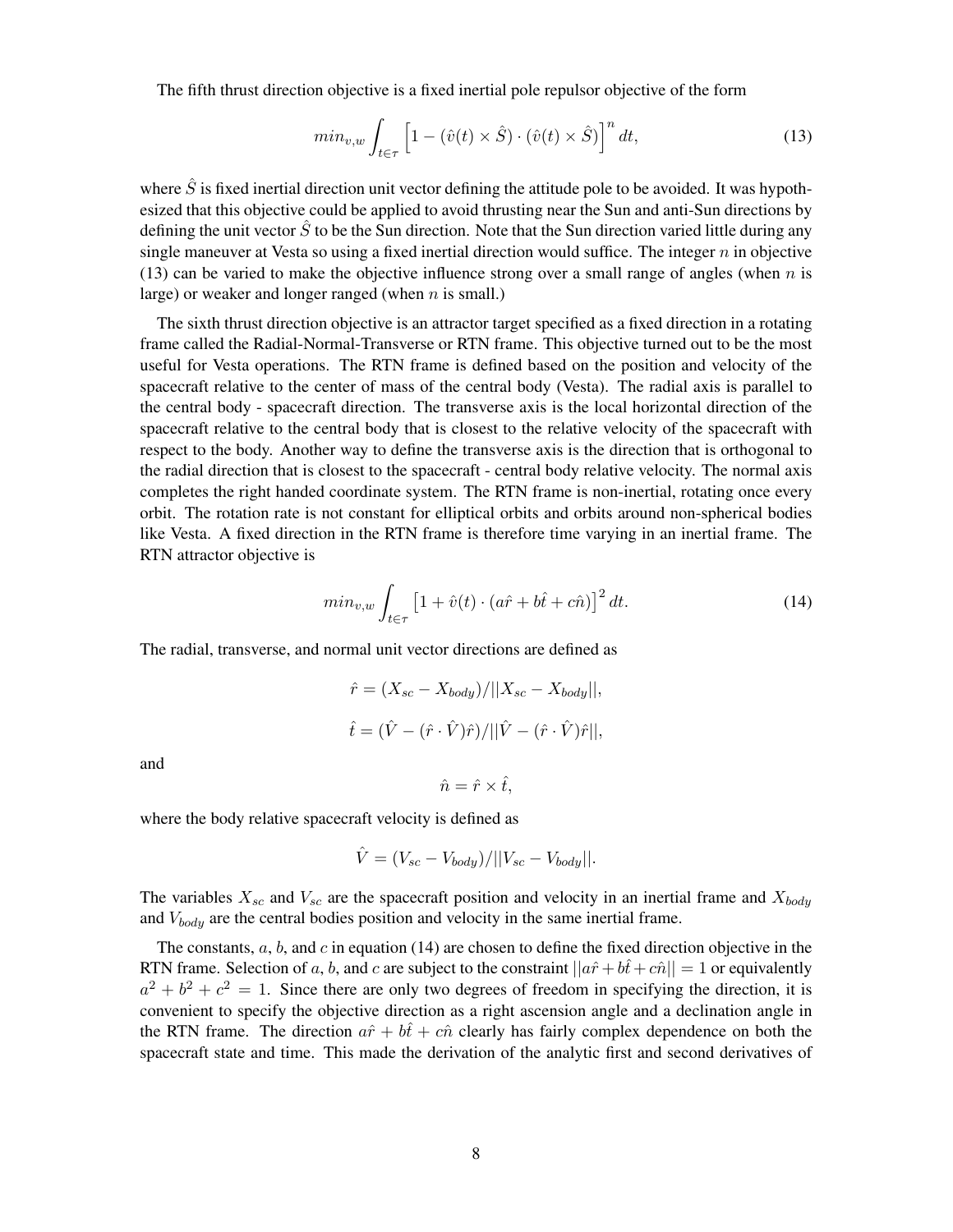equation [\(14\)](#page-7-1) considerably more difficult compared to the objectives [\(9\)](#page-6-2) - [\(13\)](#page-7-0). Analytic expressions for derivatives are always preferable, whenever practical, to improve optimization robustness.

The objectives  $(11)$  -  $(14)$  all have an interesting property that the objectives  $(9)$  and  $(10)$  do not have. Specifically, the direction targets in the former are non-trivial, explicit functions of the spacecraft state. As a result, both a direct (control variable) dependance through the thrust vector  $v(t)$  and an indirect state variable  $x(t)$  dependence will influence the objective value. This means that there generally exists advantages to both alter the thrust directions to directly minimize the objective and also alter thrust directions at earlier times to change the state at later times to further minimize the objective. For long transfers the indirect influence could result in significant changes in the intermediate trajectory states depending on the objective used. This property can be useful because the optimal control problem solution will now favor placing the spacecraft in future states where thrust direction evolution is presumably more benign (assuming the direction objective is chosen well).

### EXAMPLES OF DIRECTION OPTIMAL SOLUTIONS

Direction objectives are properly formulated when a fixed amount of thrusting time is selected in advance. Thrusting time is not a control, rather it is a parameter that is adjusted as needed to achieve the desired thrust direction deviation. The selected amount of thrusting time must be equal to or be greater than the amount of thrusting time required for the mass optimal solution, otherwise the problem will obviously be infeasible (i.e. the end state target will not be reachable.) The time



<span id="page-8-0"></span>Figure 3. The basis of the numerical examples is a spiral-in maneuver used during Dawn's Vesta orbital operations. The average orbital radius decreases from 640 [km] to 580 [km] during the spiral-in.

in excess of the mass optimal thrusting time is called slack time. The more slack time, the more freedom the thrust profile has to react to the thrust direction objective. Further, it is necessary to employ a non-zero thrust magnitude constraint to avoid direction degeneracy when the thrust magnitude approaches zero during optimal coasting times. When the thrust magnitude numerically approaches zero during optimal coasting, the thrust direction will have a vanishing effect on the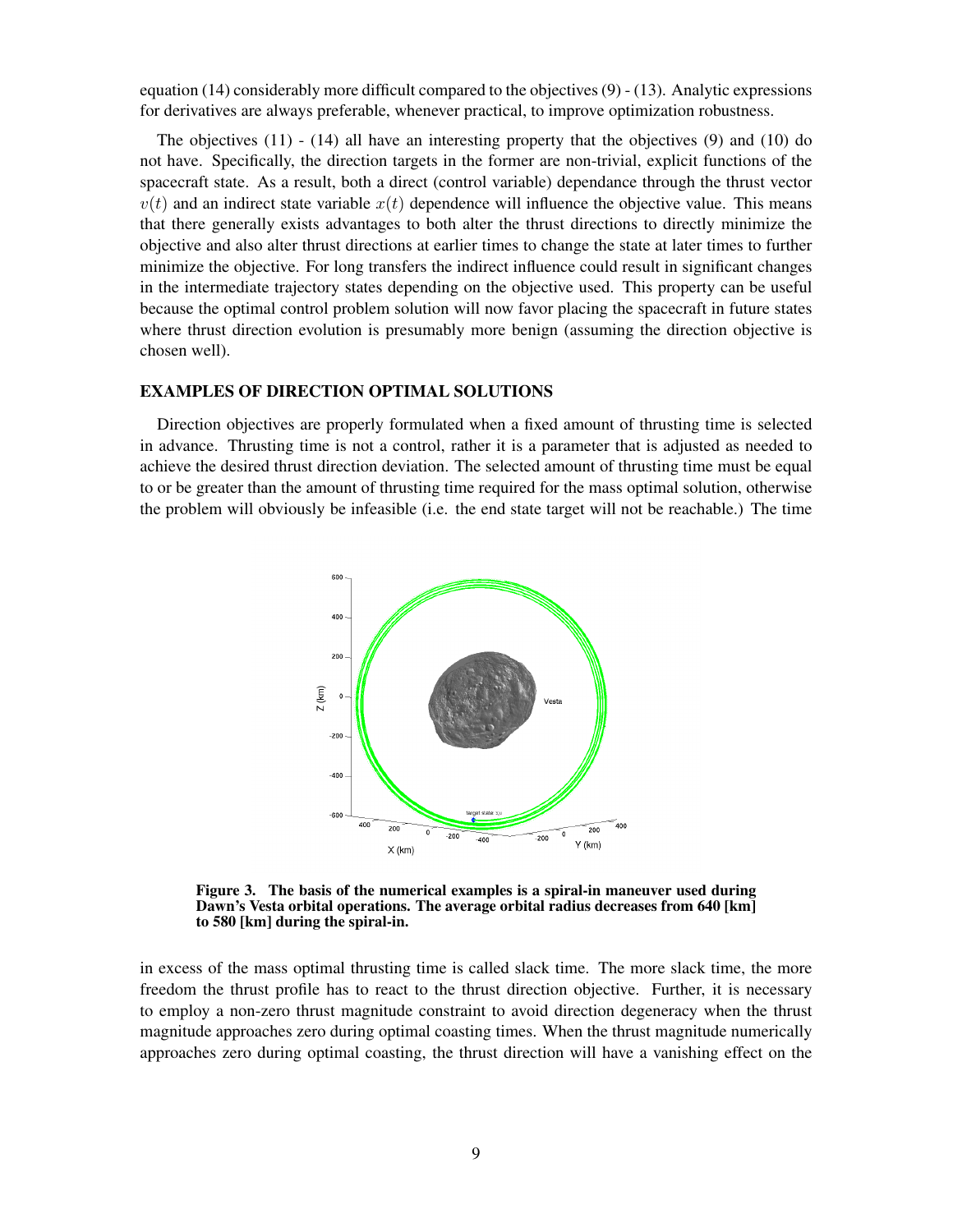trajectory state evolution - therefore the minuscule thrust will exactly line up with the objective. This leads to numerical problems and less effective control of the thrust direction when the thrust magnitude is large. A properly formulated direction optimization problem does not have any optimal coasting as a result of a constraint of the form

<span id="page-9-0"></span>
$$
||v(t)|| = T_M \quad \forall t \in \tau \tag{15}
$$

where  $T_M$  is the fixed "on" magnitude of thrust. All of the numerical examples provided in this paper satisfy the constraint [\(15\)](#page-9-0) during all given thrust times. The numerical examples presented in this paper are based on the Vesta spiral-in maneuver plotted in Figure [3.](#page-8-0) The spacecraft revolves around Vesta 7 times during the maneuver. The average orbital radius decreases from 640 [km] to 580 [km]. The total flight time is 1.93 days. This example is drawn from part of a designed maneuver used during Vesta operations in mid-November 2011. The trajectory begins at a fixed position and velocity based on orbit determination and is constrained to end on a given position and velocity. The ending state is determined by the transfer reference trajectory at that epoch.



<span id="page-9-1"></span>Figure 4. The mass optimal thrust magnitude and inertial thrust components in the Earth Mean Orbit and equinox of the J2000 epoch frame or EMO-2000 frame for the Vesta spiral-in maneuver example.

The mass optimal solution to the maneuver design requires 1.3932 total days of thrusting time. The mass optimal solution consists of 7 individual thrust arcs with varying amounts of optimal coasting in between - see Figure [4.](#page-9-1) The large number of optimal coasting arcs result in an undesirably high number of engine on/off cycles. Forcing coasting at strategic times during the transfer results in fewer separate thrust arcs but somewhat longer total thrust times and often higher attitude rates. Direction optimization provides an alternative way to reduce thruster on/off cycles by forcing thrusting via the constraint [\(15\)](#page-9-0) while avoiding high rates when the direction objective is chosen correctly. The gravity of Vesta is modeled using a harmonic field of order 8. The Sun and planets were modeled as point masses. The capability of the ion propulsion system at the time of this maneuver was 57 [mN] and the spacecraft mass was 952 [kg].

The thrust directions obtained from solving the mass-optimal problem are illustrated in Figure [5.](#page-10-0) The mass-optimal thrust directions plotted on the unit sphere are plotted in two different frames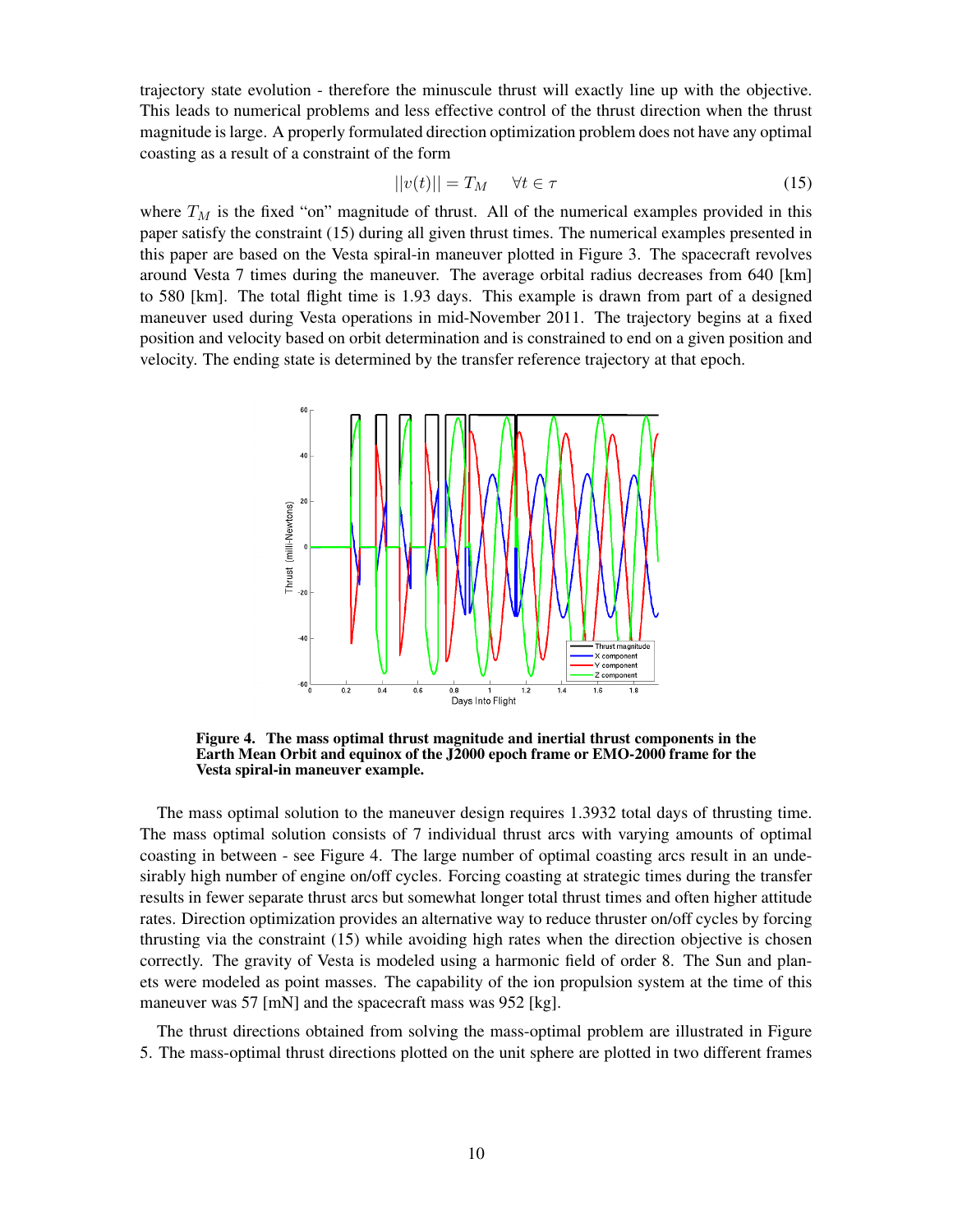

<span id="page-10-0"></span>Figure 5. The mass-optimal solution thrust directions plotted on the unit sphere in the inertial Earth Mean Orbit and equinox of the J2000 epoch frame or EMO-2000 frame (on the left) and in the Radial, Transverse, Normal, or RTN rotating frame on the right.

in Figure [5.](#page-10-0) The unit sphere on the left is the Earth Mean Orbit and equinox of the J2000 epoch frame (EMO-2000 frame). The unit sphere on the right is the RTN rotating frame. Most of the thrusting is in the negative "T" axis direction which corresponds approximately to thrusting in the anti-relative velocity direction as expected for a spiral-in maneuver. Since the maneuver is aiming for a particular position and velocity at the end, the thrusting is more complex than exactly thrusting in the anti-relative velocity direction. The Sun and anti-Sun directions are indicated by red "+" and red dot symbols in Figure [5.](#page-10-0) The Sun and anti-Sun directions wrap around the unit sphere at two equal and opposite latitudes in the rotating RTN frame.

## Examples of Inertially Fixed Direction Objectives

The thrust directions of the mass optimal solution to the Vesta spriral-in maneuver design problem are compared to a fixed direction objective solution in Figure [6.](#page-10-1) The mass-optimal thrust directions



<span id="page-10-1"></span>Figure 6. Two views of the thrust directions for the mass-optimal solution (blue) and an inertial direction optimal solutions (green) plotted on the unit sphere in the EMO-2000 frame. The inertial direction target  $\overline{D}$  is marked with a black "X" and labeled.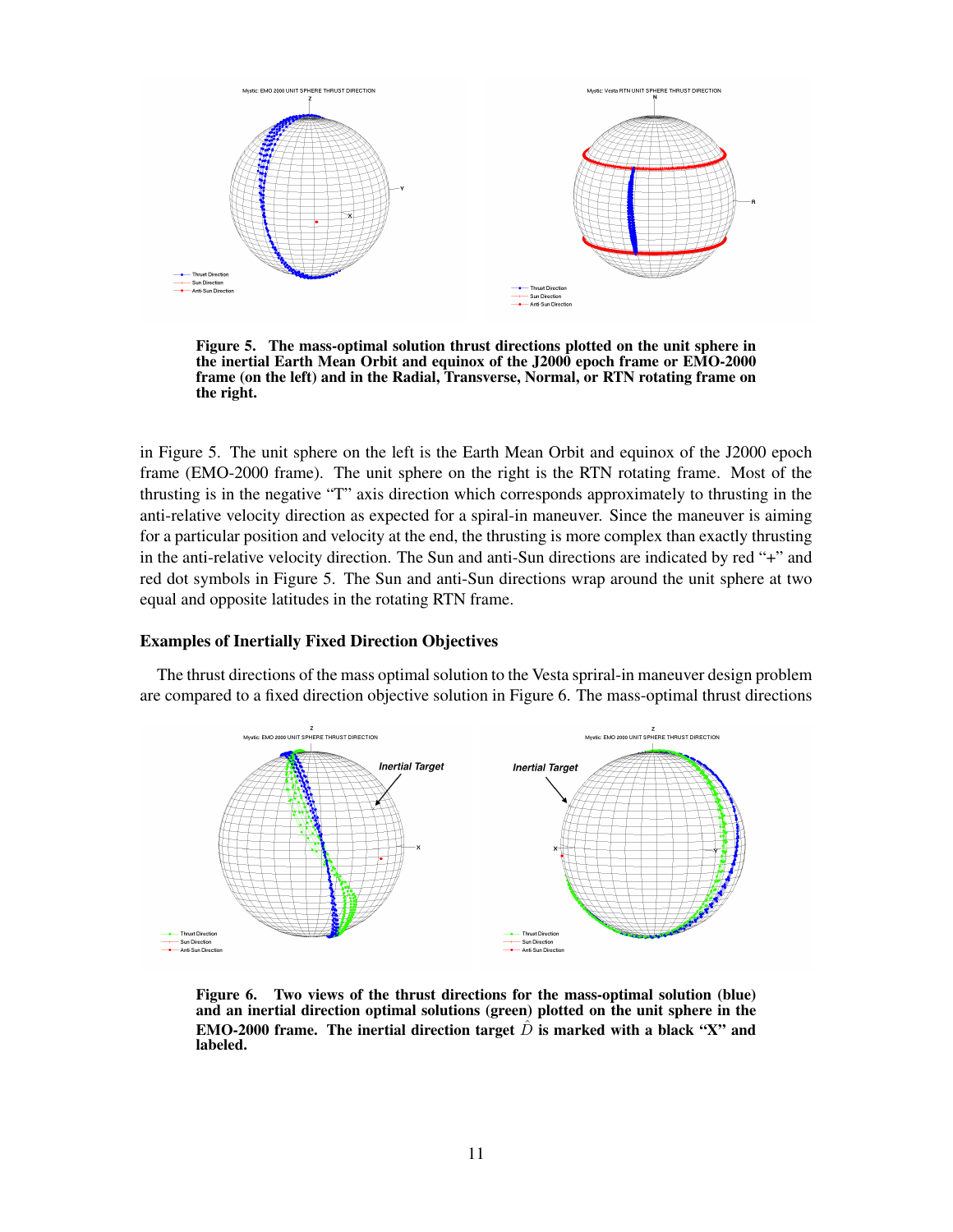are plotted in blue on the unit sphere in the inertial EMO-2000 frame. If we introduce a fixed direction constraint of the form of equation [\(9\)](#page-6-2) and provide 50 minutes of slack thrusting time relative to the mass-optimal solution then the thrusting shifts to the green trace in Figure [6.](#page-10-1) All thrusting time during the direction optimization occurs during a single thrust arc that ends at the end of the trajectory. This means all coasting was forced to occur at the start of the trajectory. The direction objective used is indicated by a black "X" in Figure [6.](#page-10-1) The direction target  $\ddot{D}$  has a right ascension of -20 $^{\circ}$  and a declination of +25 $^{\circ}$  in the EMO-2000 frame. The optimal solutions presented in Figure [6](#page-10-1) satisfy both the first and second order conditions of optimality. Several common behaviors of direction optimal solutions are evident in Figure [6.](#page-10-1) First, overall, the thrusting directions have moved closer to the target, however some thrust has moved further away as is evident on the lefthand unit sphere in Figure [6.](#page-10-1) Where thrusting has moved away from the target, the direction rate has increased. The direction rate is indicated by the spacing of the points that mark equal amounts of time along the thrust direction traces in Figure [6.](#page-10-1) Since the objective [\(9\)](#page-6-2) is an integral over time, spending a short amount of time (with high angular rates) is inexpensive and advantageous if lower rate thrusting can be moved closer to the target  $\ddot{D}$ . Recognizing these behaviors allows the analyst to better select a direction target to achieve the desired goals.

The effect of increasing the slack thrusting time is illustrated in Figure [7.](#page-11-0) In this example, the direction target  $\hat{D}$  is held constant at a right ascension of -20<sup>o</sup> and a declination of 0<sup>o</sup> in the EMO-2000 frame and the slack is 0, 50, or 116 minutes. "Zero minutes of slack" is equivalent to the massoptimal solution. Increasing the amount of slack does not necessarily decrease the thrust direction



<span id="page-11-0"></span>Figure 7. Two views of the thrust directions for the mass-optimal solution or zero slack solution (blue), an inertial direction optimal solution with 50 minutes of slack (green), and an inertial direction optimal solution with 116 minutes of slack (magenta) plotted on the EMO-2000 frame unit sphere. The inertial direction target  $\hat{D}$  is marked with a black "X" and labeled.

angular rate as is evident in the highest rates occurring in the magenta trace or 116 minutes of slack case in Figure [7.](#page-11-0) High rates are indicated by large spacing between the dots on each thrust direction trace. The thrusting that is most distant from the target is moved preferentially toward the target with increasing slack (see the right-hand view in Figure [7.](#page-11-0)) This is a result of the quadratic aspect of objective equation [\(9\)](#page-6-2). Thrusting that occurs twice as far from the target  $\ddot{D}$  is four times as expensive. Since the thrusting in this example approximately follows great circles in any inertial frame, a single fixed inertial target is a poor type of objective to achieve attitude agility constraints. The thrusting pattern in a rotating frame like the RTN frame is generally more compact (recall Figure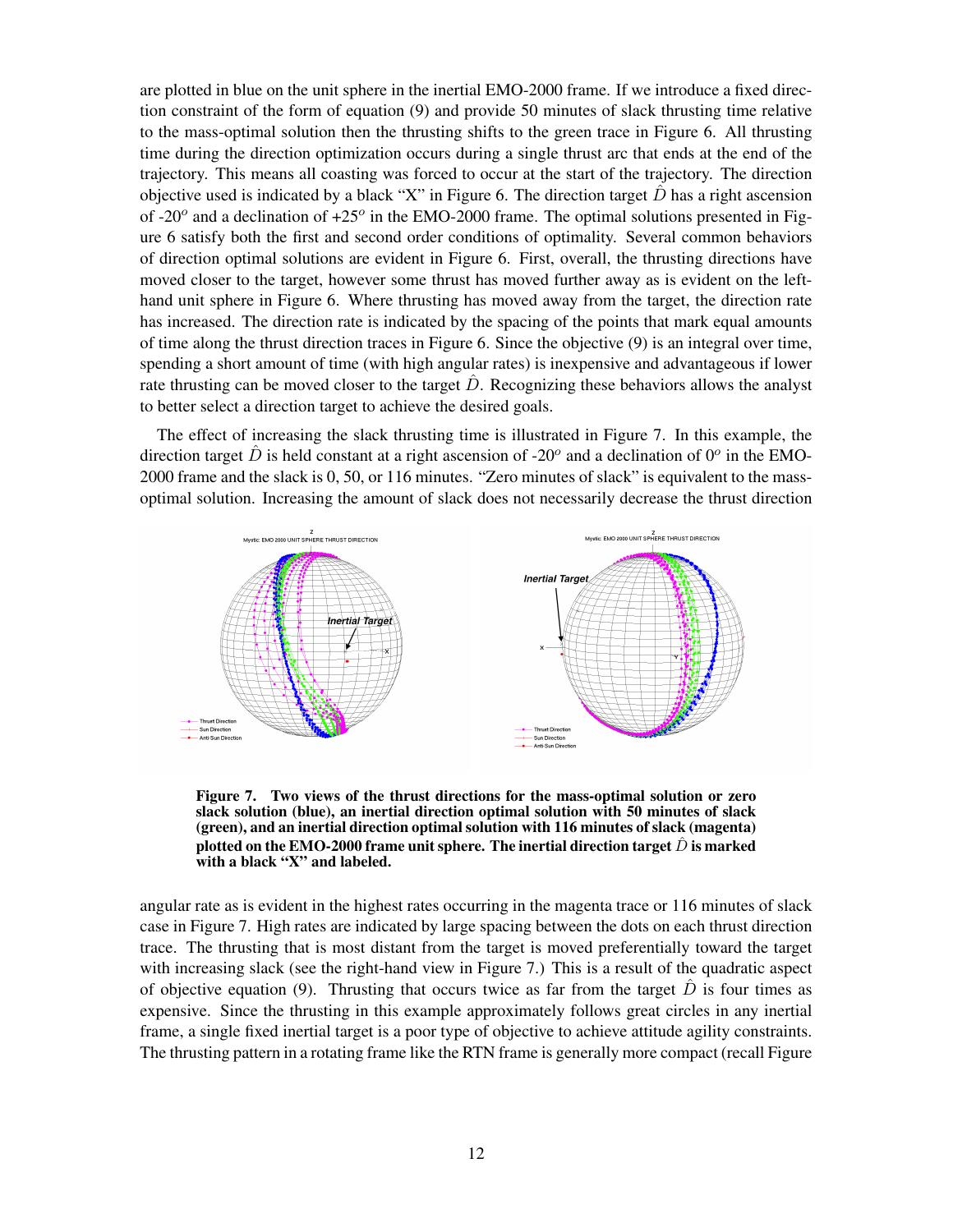[5.](#page-10-0)) More compact patterns behave in simpler ways when direction optimization is employed.

## Examples of Polar Repulsor Direction Objectives

It was hypothesized that a pole repulsor type objective could be applied to avoid thrusting near the Sun and anti-Sun directions by defining the unit vector  $\hat{S}$  to be the Sun direction. However, the pole repulsor objective in an inertial frame results in solutions that often increase rates near the pole due to the time-integrated nature of the objective equation [\(13\)](#page-7-0). Not surprisingly, pole repulsor solutions exhibit similar, but opposite behaviors exhibited by inertial attractors. Figure [8](#page-12-0) illustrates the result of the application of a pole repulsor objective of the form of objective equation [\(13\)](#page-7-0). The pole  $\hat{S}$  is defined by the right ascension of -20<sup>o</sup> and a declination of 0<sup>o</sup> in the EMO-2000 frame. The Pole is near the Sun, anti-Sun line. The parameter  $n$  in objective equation [\(13\)](#page-7-0) was selected to be 2. The pole repulsor solution succeeds in moving the thrusting further away from both the Sun and



<span id="page-12-0"></span>Figure 8. Two views of the thrust directions for the mass-optimal solution or zero slack solution (blue) and a pole repulsor optimal solution with 50 minutes of slack (green) plotted on the EMO-2000 frame unit sphere. The pole direction  $\ddot{S}$  is indicated by a black line passing through the sphere.

anti-Sun directions (compare the blue and green thrust direction traces in Figure [8\)](#page-12-0). A more subtle effect is that where the thrusting has deviated the most from the mass optimal solution, the direction rate has increased the most. This may or may not be acceptable from an attitude agility standpoint. On one hand, the spacecraft is more agile further from the Sun direction, but on the other hand, the spacecraft is required to rotate more quickly. During Vesta operation, the pole repulsor objective was used only very occasionally. By far the most effective objective for satisfying Dawn's attitude agility constraints was a fixed direction target in the rotating RTN frame.

#### Example of RTN Frame Direction Objectives

An example of a mass optimal versus a direction optimal thrust direction evolution in the RTN frame is provided in Figure [9.](#page-13-0) The mass optimal solution (blue) cannot be flown by Dawn as a result of attitude rates when thrusting near the anti-Sun direction. The anti-Sun direction in the rotating RTN frame corresponds to the southern latitude red band on the unit sphere in Figure [9.](#page-13-0) A RTN frame direction objective equation [\(14\)](#page-7-1) was placed high in the northern hemisphere to draw the thrusting away from the anti-Sun direction. The target was placed at a right ascension of  $-110^{\circ}$  and a declination of  $+45^\circ$  in the RTN frame. The thrust direction solution is plotted in green in Figure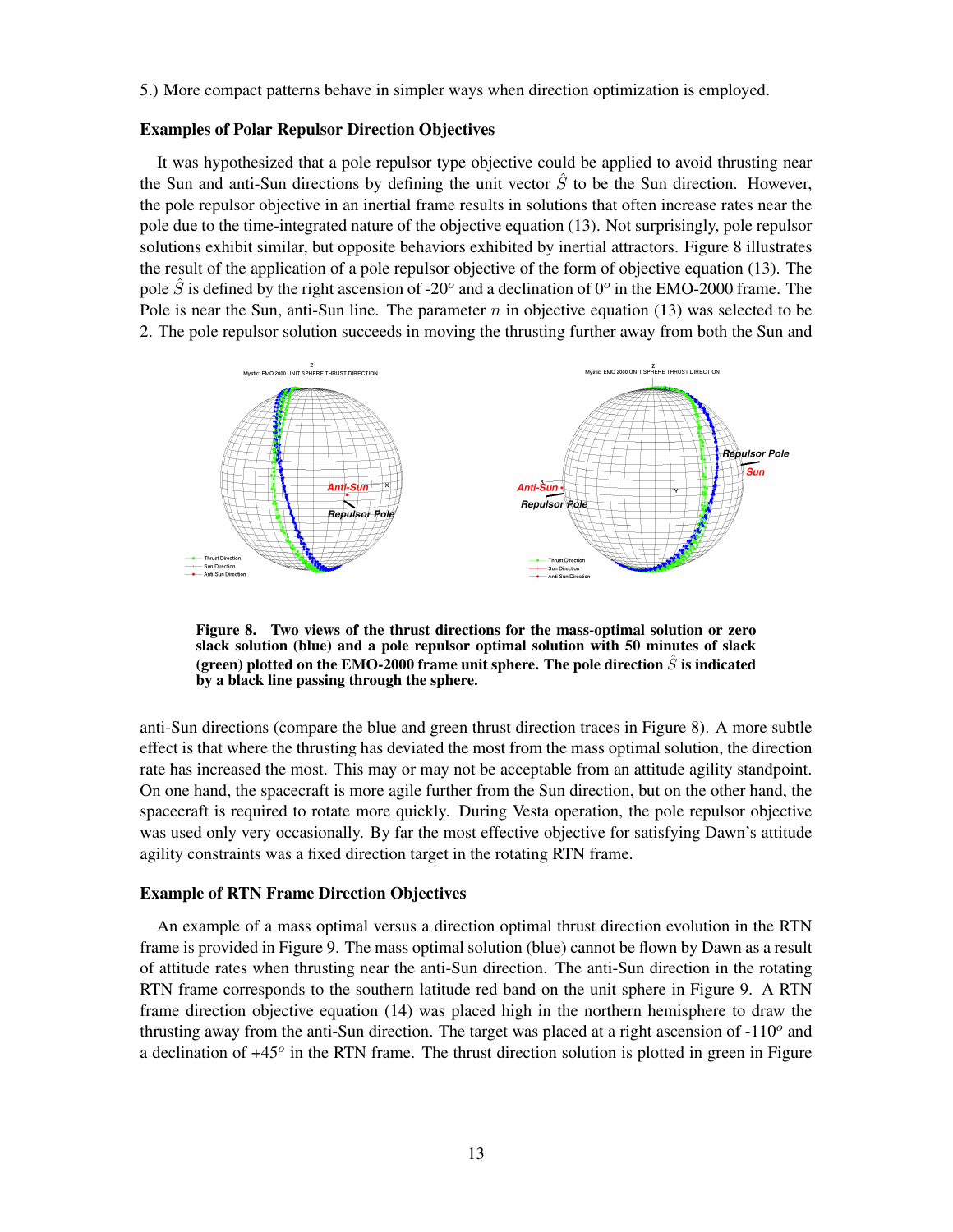

<span id="page-13-0"></span>Figure 9. An example of a mass optimal versus a direction optimal thrust direction evolution in the Radial - Transverse - Normal or "RTN" frame. The mass optimal solution is indicated in blue and the direction optimal solution is indicated in green. The Sun and anti-Sun directions are indicated in red.

[9.](#page-13-0) The RTN direction target  $a\hat{r} + b\hat{t} + c\hat{n}$  location is labeled and indicated by a black star on the northern hemisphere of the unit sphere in Figure [9.](#page-13-0) The direction objective successfully moved the thrusting above the anti-Sun direction. It may appear that more thrusting is occurring near the Sun direction in the direction optimal solution, but this is not the case. The phasing of the Sun and thrust directions is such that thrusting still avoids the Sun direction. The RTN rotating frame plots do not provide this phasing information. Inspection of inertial frame thrust direction plots demonstrates the improvement in avoiding the anti-Sun direction - see the left-hand unit sphere in Figure [10.](#page-14-0) The right-hand plot in Figure [10](#page-14-0) indicates that the thrusting near the Sun direction is not significantly altered by the direction optimal solution. The direction optimal solution is flyable by the Dawn spacecraft. Flight feasibility was achieved with only 50 minutes of slack thrusting in this example. The total mass-optimal thrust time was 2,031 minutes so the slack represents an increase of only 2.5%.

In general, targeting in the RTN frame is more successful because spiral thrust directions are usually more compact in this frame. When the initial mass-optimal thrusting is compact then its reaction to thrust direction objectives is generally easier to predict.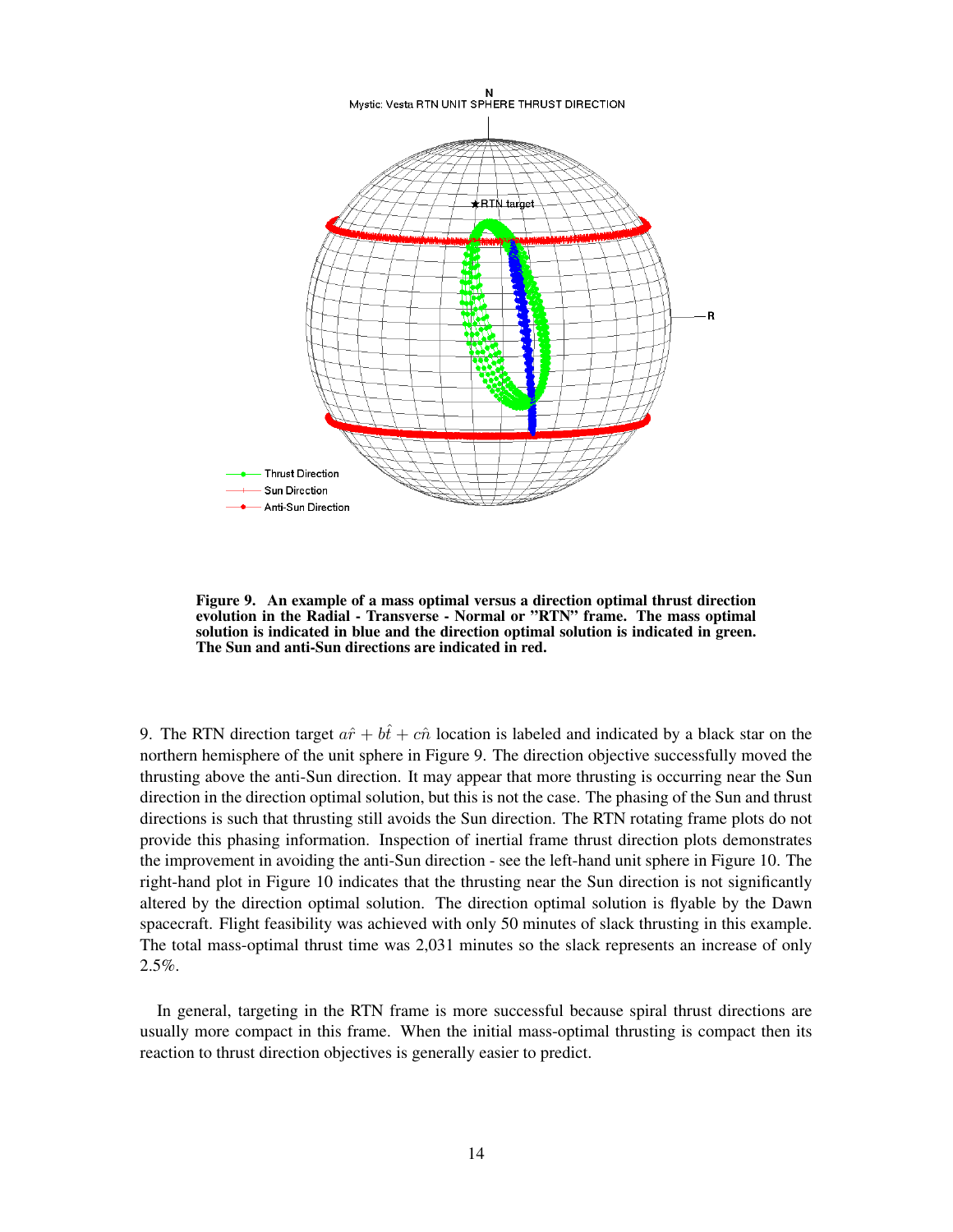

<span id="page-14-0"></span>Figure 10. Two views of the thrust directions for the mass-optimal solution or zero slack solution (blue) and a RTN direction optimal solution with 50 minutes of slack (green) plotted on the EMO-2000 frame unit sphere.

## **CONCLUSION**

Direction optimization was essential to the success of the Dawn Discovery mission's Vesta orbital operations. Flyable maneuvers were obtained in a timely manner as a result of the simplicity and robustness of direction optimization formulations described in this paper. No demonstrated local minima were found in direction optimal problems that did not have a corresponding mass-optimal local minima. This result is very important compared to the likely large number of superfluous local minima generated by a six-degree of freedom (full attitude modeling) spacecraft formulation. A lack of troublesome local minima allows very simple initial guesses to initialize the SDC optimization process. Typically, an initial guess consists of thrust parallel or anti-parallel to the Vesta relative velocity. An initial guess trajectory did not need to end near the final required position and velocity. The initial guess trajectory could even end on the side of Vesta opposite to the required position target. Robust convergence was obtained for the direction objectives described here. The concept of direction optimization may have applications outside of meeting attitude agility constraints. For example, direction optimization may be useful for some close proximity formation flight problems or for designing science acquisition during powered flight.

## ACKNOWLEDGMENT

This research described in this paper was carried out at the Jet Propulsion Laboratory, California Institute of Technology, under contract to the National Aeronautics and Space Administration. c 2013 California Institute of Technology. Government sponsorship acknowledged

#### NOMENCLATURE

| Time                                                                |
|---------------------------------------------------------------------|
| The numerical objective value (scaler)                              |
| The optimal objective value                                         |
| The dynamic control vector in the SDC formulation, function of time |
| The static control vector in the SDC formulation                    |
| The state vector in the SDC formulation, function of time           |
|                                                                     |